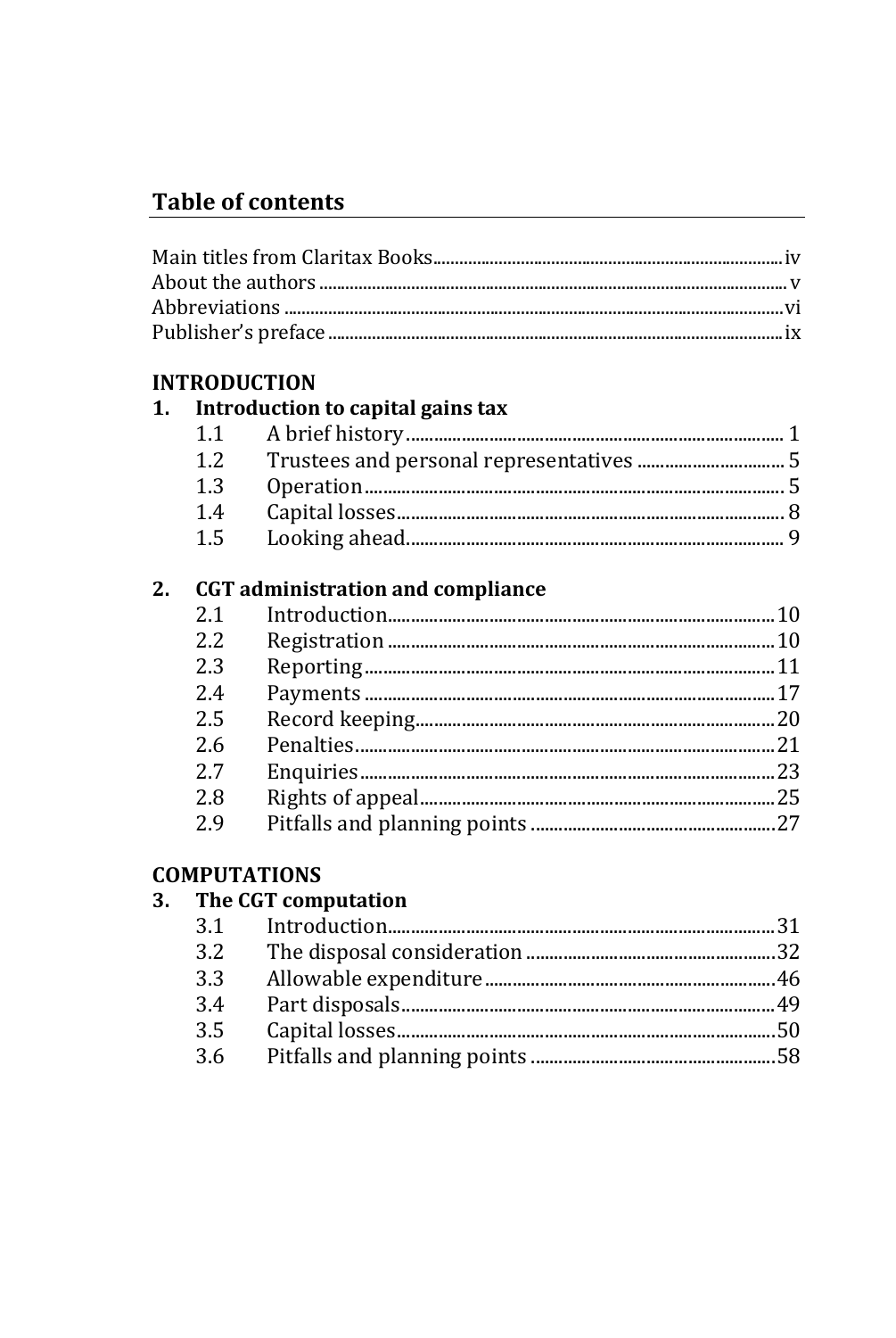| 4. | Land               |                                              |  |
|----|--------------------|----------------------------------------------|--|
|    | 4.1                |                                              |  |
|    | 4.2                |                                              |  |
|    | 4.3                | Specific rules relating to land disposals 65 |  |
|    | 4.4                |                                              |  |
| 5. |                    | <b>Shares and securities</b>                 |  |
|    | 5.1                |                                              |  |
|    | 5.2                |                                              |  |
|    | 5.3                |                                              |  |
|    | 5.4                |                                              |  |
| 6. |                    | Other assets                                 |  |
|    | 6.1                |                                              |  |
|    | 6.2                |                                              |  |
|    | 6.3                |                                              |  |
|    | 6.4                |                                              |  |
|    | 6.5                |                                              |  |
|    | 6.6                |                                              |  |
|    | 6.7                | Appropriations to or from trading stock 125  |  |
|    | 6.8                |                                              |  |
|    | 6.9                |                                              |  |
|    | 6.10               | Closely held non-resident companies 127      |  |
|    | 6.11               |                                              |  |
|    | 6.12               |                                              |  |
|    | <b>CGT RELIEFS</b> |                                              |  |
| 7. |                    | <b>Business asset disposal relief</b>        |  |
|    | 7.1                |                                              |  |

| 71   |                                                 |  |
|------|-------------------------------------------------|--|
| 7.2  |                                                 |  |
| 7.3  |                                                 |  |
| 7.4  |                                                 |  |
| 7.5  |                                                 |  |
| 7.6  |                                                 |  |
| 7.7  | Sole traders – disposal of whole or part of the |  |
|      |                                                 |  |
| 7.8  |                                                 |  |
| 7.9  |                                                 |  |
| 7.10 |                                                 |  |
|      |                                                 |  |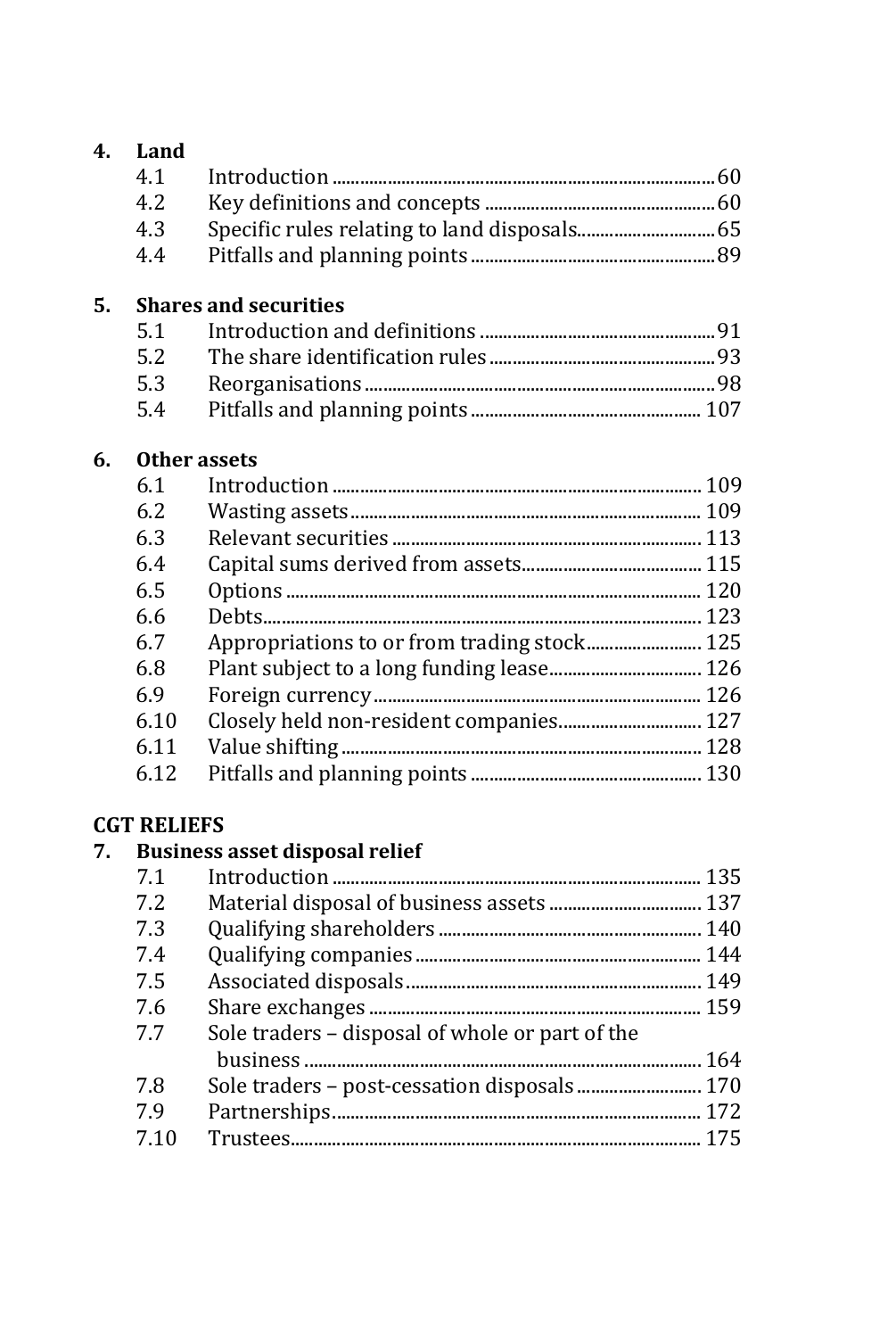#### **8. Investors' relief**

| 8.1  |  |
|------|--|
| 8.2  |  |
| 8.3  |  |
| 8.4  |  |
| 8.5  |  |
| 8.6  |  |
| 8.7  |  |
| 8.8  |  |
| 8.9  |  |
| 8.10 |  |
| 8.11 |  |
| 8.12 |  |
|      |  |

### **9. Private residence relief**

| 9.1 |                                                |  |
|-----|------------------------------------------------|--|
| 9.2 |                                                |  |
| 9.3 |                                                |  |
| 9.4 |                                                |  |
| 9.5 |                                                |  |
| 9.6 | Divorce and dissolution of marriages and civil |  |
|     |                                                |  |
| 9.7 |                                                |  |
| 9.8 |                                                |  |
|     |                                                |  |

# **10. Relief from CGT under the venture capital schemes**

| 10.1  |  |
|-------|--|
| 10.2  |  |
| 10.3  |  |
| 10.4  |  |
| 10.5  |  |
| 10.6  |  |
| 10.7  |  |
| 10.8  |  |
| 10.9  |  |
| 10.10 |  |
|       |  |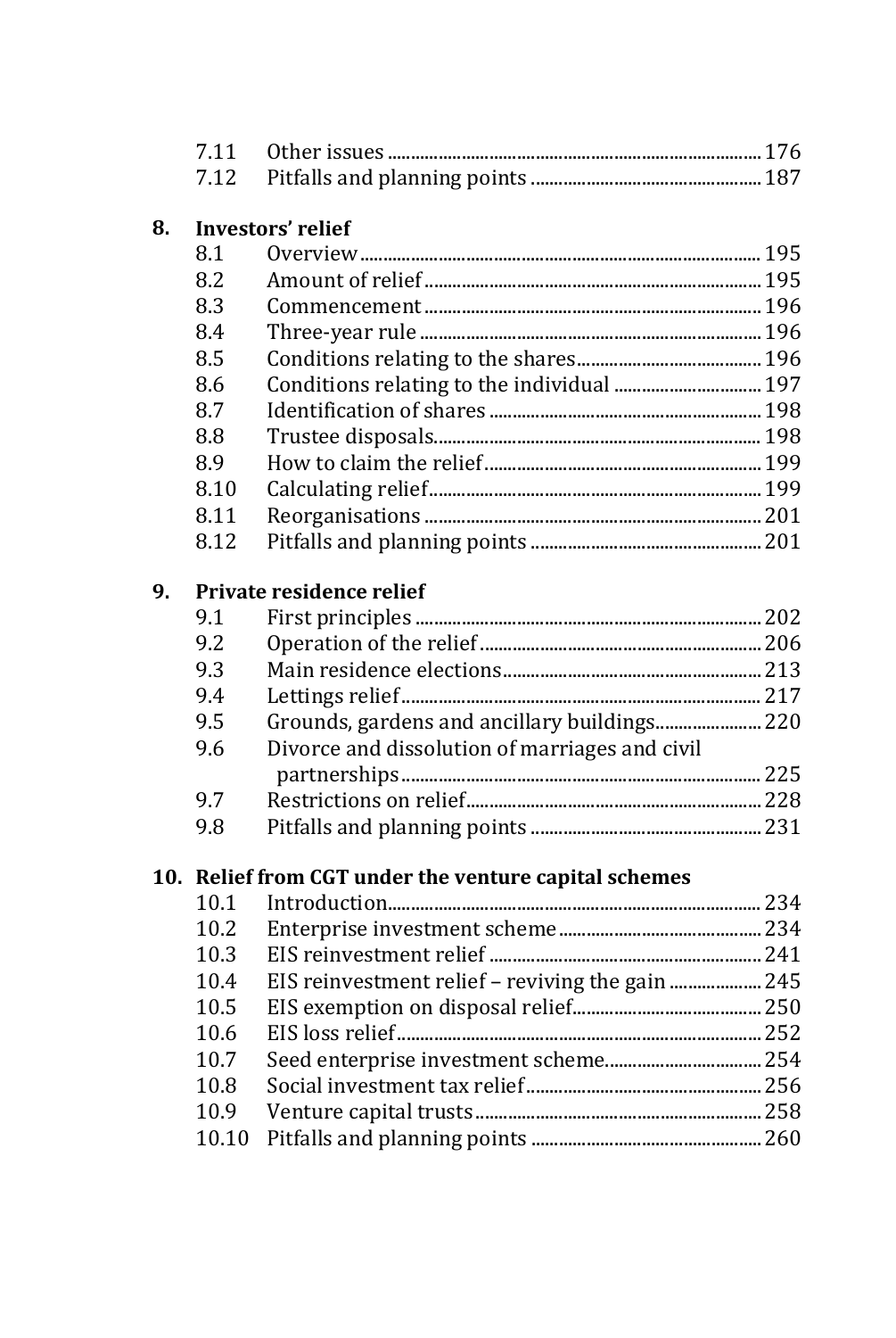|       | 11. Replacement of business assets (rollover relief) |     |
|-------|------------------------------------------------------|-----|
| 11.1  |                                                      |     |
| 11.2  |                                                      |     |
| 11.3  |                                                      |     |
| 11.4  |                                                      |     |
| 11.5  |                                                      |     |
| 11.6  |                                                      |     |
| 11.7  |                                                      |     |
| 11.8  |                                                      |     |
| 11.9  |                                                      |     |
|       |                                                      |     |
| 11.11 |                                                      |     |
|       |                                                      |     |
|       |                                                      |     |
|       | 12. Holdover relief                                  |     |
|       |                                                      |     |
|       | $100 - \text{m}$ . $1.1$                             | nnr |

| $\mathbf{1}$ . |  |
|----------------|--|
| 12.2           |  |
| 12.3           |  |
| 12.4           |  |
| 12.5           |  |
| 12.6           |  |
| 12.7           |  |
| 12.8           |  |
| 12.9           |  |
| 12.10          |  |
| 12.11          |  |
| 12.12          |  |
|                |  |
| 12.14          |  |
|                |  |

#### 13. Incorporation of a business

| 13.1 |  |
|------|--|
| 13.2 |  |
| 13.3 |  |
| 13.4 |  |
| 13.5 |  |
| 13.6 |  |
| 13.7 |  |
| 13.8 |  |
|      |  |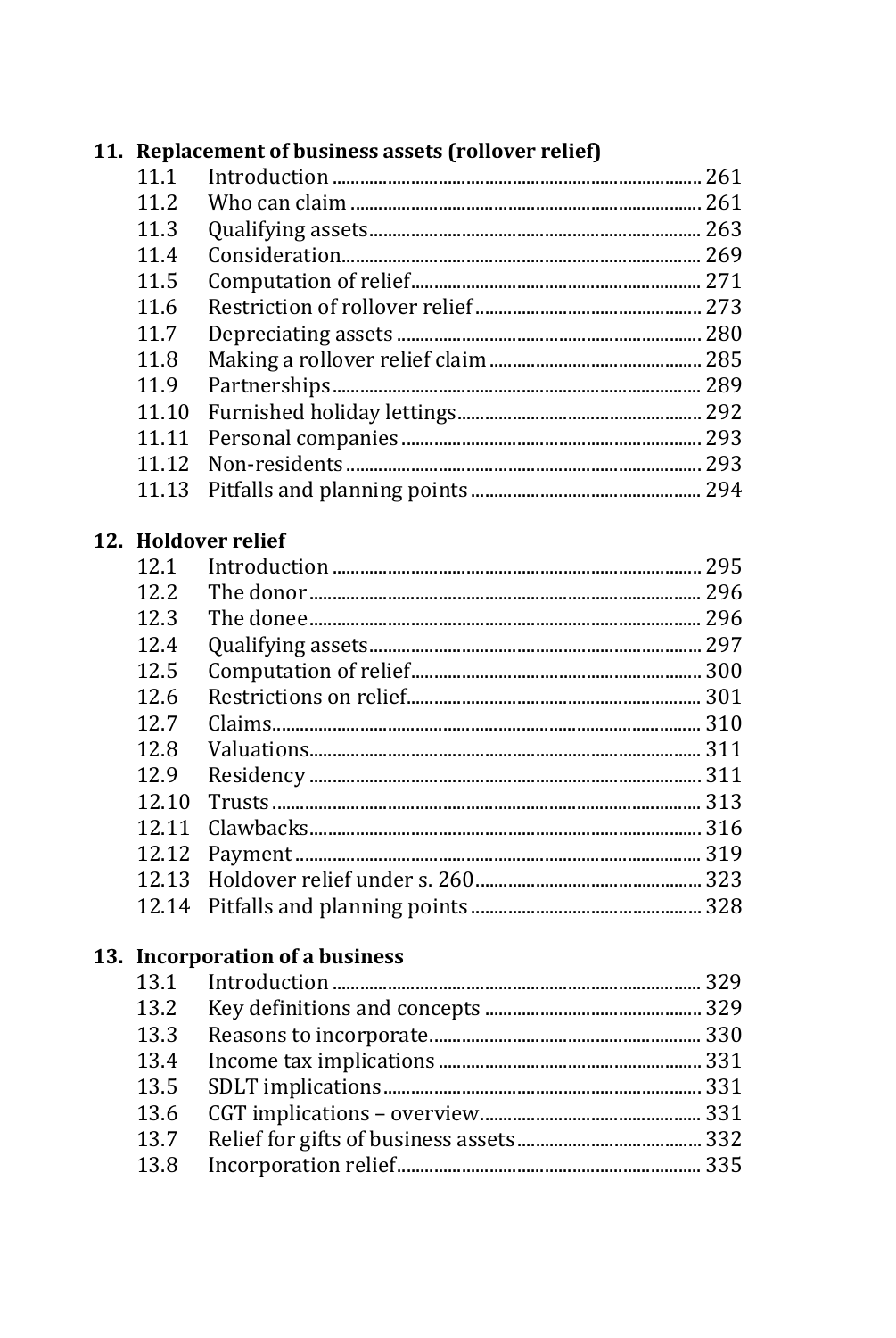| 13.9              |                                            |     |
|-------------------|--------------------------------------------|-----|
| 13.10             |                                            |     |
|                   |                                            |     |
| 14. Other reliefs |                                            |     |
| 14.1              |                                            | 345 |
| 14.2              | Chattels – exemption, loss restriction and |     |
|                   |                                            | 345 |
| 14.3              |                                            | 348 |
| 14.4              |                                            | 349 |
| 14.5              |                                            | 353 |
| 14.6              |                                            | 354 |
| 14.7              |                                            | 355 |
| 14.8              |                                            |     |
| 14.9              |                                            |     |
|                   |                                            |     |

#### **PARTICULAR TAXPAYERS**

### **15. Trusts and settlements**

| 15.1  |                                                  |      |
|-------|--------------------------------------------------|------|
| 15.2  |                                                  |      |
| 15.3  |                                                  |      |
| 15.4  |                                                  |      |
| 15.5  |                                                  |      |
| 15.6  |                                                  | .378 |
| 15.7  |                                                  |      |
| 15.8  |                                                  |      |
| 15.9  |                                                  |      |
| 15.10 |                                                  |      |
| 15.11 | CGT on charges under the terms of a trust deed - |      |
|       |                                                  | 386  |
| 15.12 | CGT position on death of a beneficiary -         |      |
|       |                                                  | 386  |
| 15.13 |                                                  |      |
| 15.14 |                                                  |      |
| 15.15 |                                                  |      |
| 15.16 |                                                  |      |
| 15.17 |                                                  |      |
| 15.18 |                                                  |      |
|       |                                                  |      |